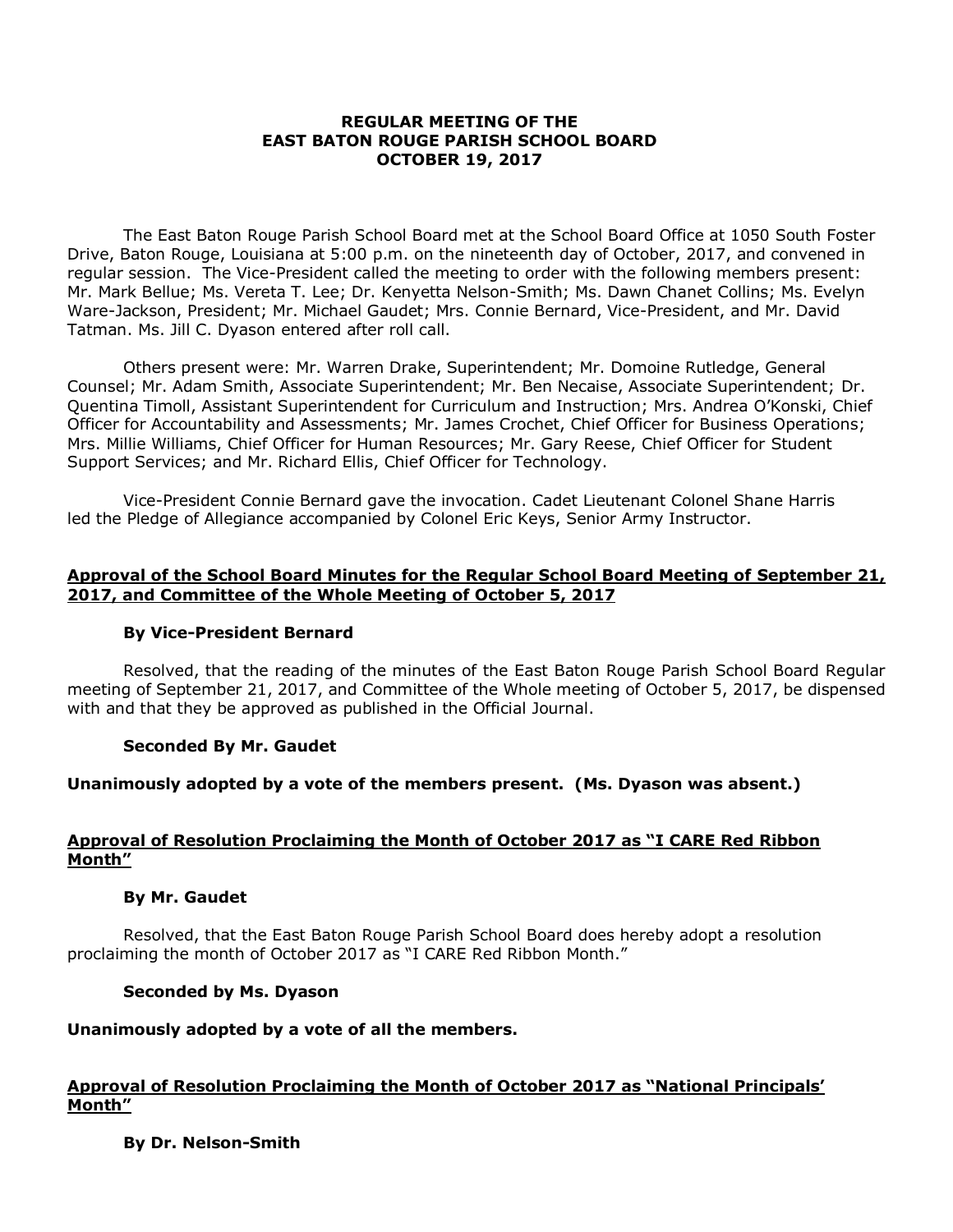Resolved, that the East Baton Rouge Parish School Board does hereby adopt a resolution proclaiming October 2017 as "National Principals' Month."

### **Seconded By Ms. Lee**

### **Unanimously adopted by a vote of all the members.**

# **Approval of Resolution Proclaiming October 16-20, 2017, as "School Bus Safety Week" and "School Bus Driver Appreciation Week"**

# **By Mr. Tatman**

Resolved, that the East Baton Rouge Parish School Board does hereby adopt a resolution proclaiming October 16-20, 2017, as "School Bus Safety Week" and "School Bus Driver Appreciation Week."

# **Seconded By Vice-President Bernard**

# **Unanimously adopted by a vote of all the members.**

# **Board Received Personnel Changes for Information Only**

# **Board Received Monthly Financial Report for Information Only**

# **Approval of Consent Agenda Items**

### **By Mr. Bellue**

Resolved, that the East Baton Rouge Parish School Board does hereby approve the Consent Agenda items.

### **Seconded By Mr. Tatman**

### **Unanimously adopted by a vote of all the members.**

### *The following items were approved as part of the Consent Agenda:*

Approval of the following grants:

- a) Magnet Schools Assistance Grant (MSAP) in the amount of \$14,931,594.00 for a fiveyear period to implement magnet programs at Park Forest Elementary, Villa del Rey Elementary, Park Forest Middle, and Belaire High Schools.
- b) Dollar General Literacy Foundation Youth Literacy Grant in the amount of \$7,656.00 to support literacy programs at Magnolia Woods and Woodlawn Elementary Schools.
- c) Cox Charities Innovation in Education Grant in the amount of \$5,823.00 to provide direct service classroom projects at the following schools: BR Center for Visual and Performing Arts (MakerSpace Robotics), Bernard Terrace Elementary (Cooperative Learning Garden), and Northdale Superintendent's Academy (Science Explore Program).
- d) Scholastic Book Clubs and James Patterson Partnership Giveaway Grant in the amount of \$500.00 and an additional 500 bonus points to spend on a fifth grade ELA/Science classroom library at The Dufrocq School.
- e) Batters Up USA Equipment Grant in the amount of \$408.00 to provide baseball and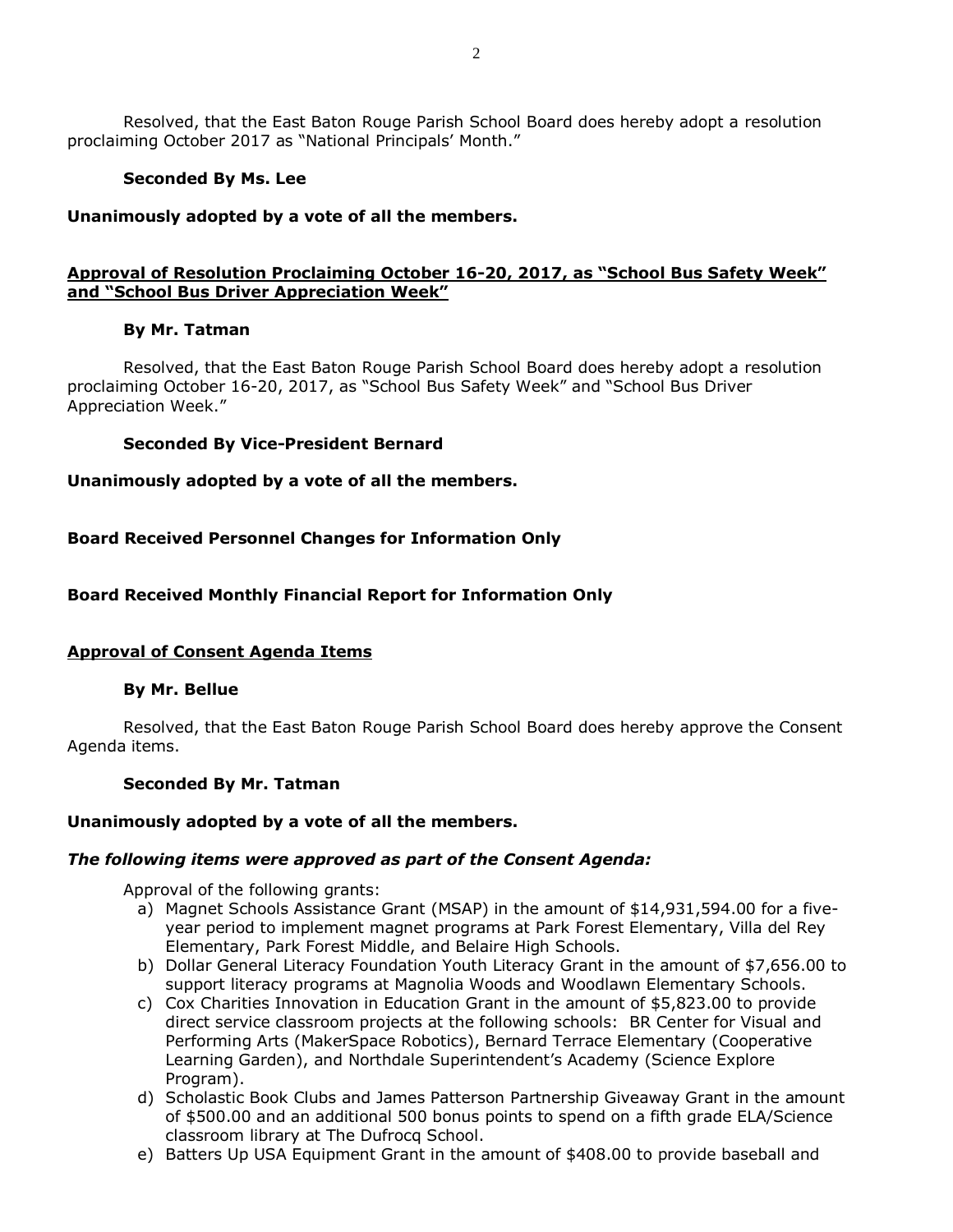softball equipment for Istrouma Middle Magnet School.

- f) LOSFA Field Outreach Services (LFOS) State Grant and Louisiana Gear Up (LGU) Federal Flow-Through Grant in the amount of \$370,516.00 to provide financial and programmatic support to participating middle and high schools in building a collegereadiness culture.
- g) Good Sports Equipment Grant in the amount of \$16,091.00 and Donation/Release Agreement to provide girls' and boys' track, football, soccer, and baseball equipment for Istrouma High School.
- h) Math and Science Partnerships Federal Flow-Through Grant renewal and budget in the amount of \$338,713.00 to provide professional development to the Grade 5 cohort of math and science teachers.

Approval of the following budget: 2017-2018 Homeless Children and Youth in the amount of \$167,060.00.

Approval of professional services contracts between the East Baton Rouge Parish School Board and the following:

- a) FACTS Educational Solutions, LLC, in the amount of \$45,000.00 for professional development for teachers in the areas of literacy and mathematics. (Title I – Non-Public)
- b) City of Baton Rouge in the amount of \$134,110.00 to allow the EBRPSS Department of Adult and Continuing Education to continue providing adult education classes and HiSET testing for inmates at the East Baton Rouge Parish Prison from January 1, 2018, through December 31, 2018.
- c) Learning.com products: EasyTech, Inquiry, Curriculum Publisher, and Professional Development in the amount of \$98,250.00 to provide web-delivered technology literacy curriculum that integrates technology into the core instruction for K-8.

Authorization for staff to advertise, accept the low bid meeting specifications and make the award of a contract for flood repairs at Greenbrier Elementary School, or reject any and all bids for just cause in accordance with the Louisiana Public Bid Law; Louisiana Revised Statutes, Title 38; Chapter 10.

Authorization for staff to advertise, accept the low bid meeting specifications and make the award of a contract for flood repairs at Montgomery Center, or reject any and all bids for just cause in accordance with the Louisiana Public Bid Law; Louisiana Revised Statutes, Title 38; Chapter 10.

Approval to create a priority zone in the magnet student selection process for Mayfair Laboratory School.

Approval of the following:

- a) Create a magnet pathway at Istrouma High School to align with the programs at Istrouma Middle Magnet School, which includes broadcast communications and an Honors Academy.
- b) Explore the possibility of an aviation/aeronautics program for Istrouma Middle and Istrouma High Schools, as funding permits, not to exceed \$500,000.00 for both programs.

Approval of a Memorandum of Understanding between the East Baton Rouge Parish School Board, MetroMorphosis, and Urban Congress regarding the Gradu8 initiative (no cost to the district).

Authorization for the Superintendent to issue a Request for Proposals for website auditing services and to negotiate and execute a contract for said services.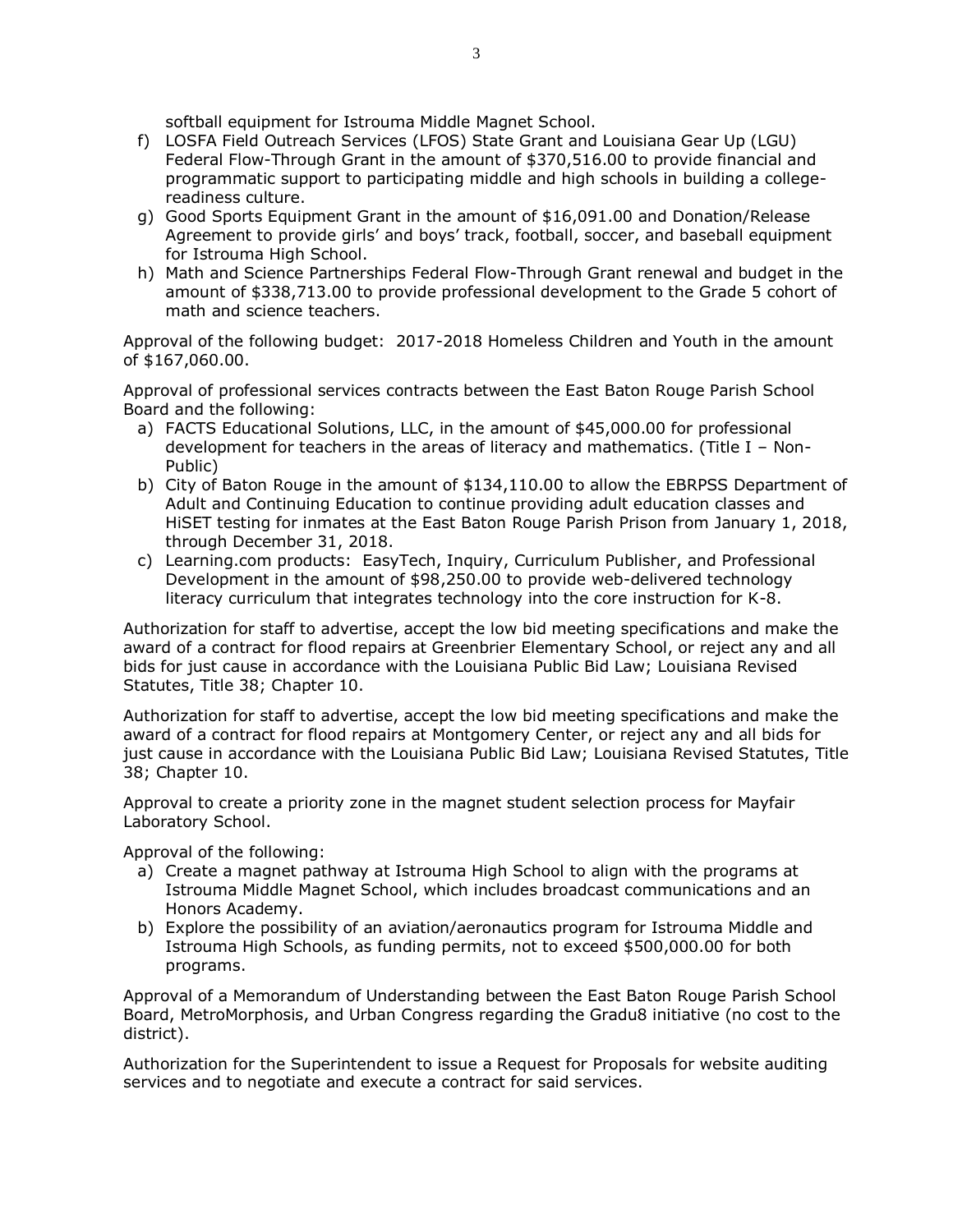Approval of a recommendation from Mr. Domoine Rutledge, General Counsel, EBRPSB, in the matter of: Patrick and Lesley Hammond, Individually and on behalf of minor child, Imari Hammond, vs. EBRPSB and Allison Taylor, Suit No. 629,243, Section 26; 19<sup>th</sup> JDC, Parish of East Baton Rouge, State of Louisiana.

# **END OF CONSENT AGENDA ITEMS**

# **Approval of the Revision to the Compensation and Expenses Policy**

### **By Mr. Tatman**

Resolved, that the East Baton Rouge Parish School Board does hereby approve the revision to the Compensation and Expenses Policy. Revised policy will eliminate the additional \$5,000.00 allotted for Board Leadership or designee to attend special events, and increase individual cap from \$5,000.00 to \$5,500.00. The overall budget will be decreased by \$500.00.

# **Seconded By Vice-President Bernard**

**Discussion followed.**

# **Call the Question**

**By Vice-President Bernard**

**Discussion followed.**

**Seconded By Mr. Bellue**

**The vote on "Call the Question" was as follows:**

| <b>Yeas: (7)</b> | Mr. Bellue, Ms. Lee, President Ware-Jackson, Ms. Dyason, Mr.<br><b>Gaudet, Vice-President Bernard, and Mr. Tatman</b> |
|------------------|-----------------------------------------------------------------------------------------------------------------------|
| <b>Nays: (1)</b> | Dr. Nelson-Smith                                                                                                      |
| Abstained: (1)   | Ms. Collins                                                                                                           |
| Absent: (0)      | <b>None</b>                                                                                                           |

**"Call the Question" was approved by majority vote.**

**The vote on the motion was as follows:**

| Yeas: $(8)$ | Mr. Bellue, Ms. Lee, Ms. Collins, President Ware-Jackson, Ms. |
|-------------|---------------------------------------------------------------|
|             | Dyason, Mr. Gaudet, Vice-President Bernard, and Mr. Tatman    |

- **Nays: (1) Dr. Nelson-Smith**
- **Abstained: (0) None**
- **Absent: (0) None**

**The motion was declared adopted.**